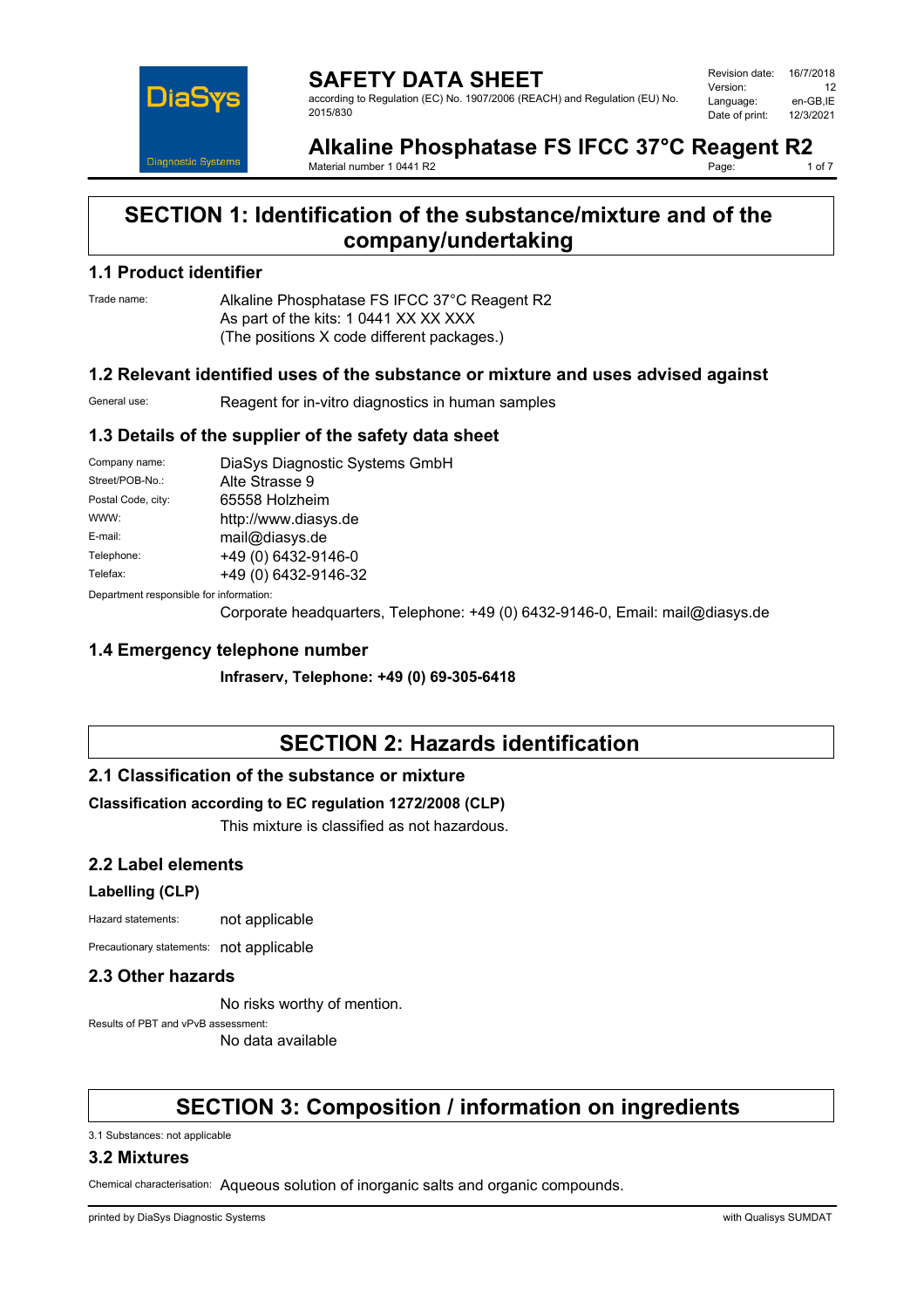

## **SAFETY DATA SHEET** according to Regulation (EC) No. 1907/2006 (REACH) and Regulation (EU) No.

Revision date: 16/7/2018 Version: 12<br>Language: en-GB.IE Language: en-GB,IE<br>Date of print: 12/3/2021 Date of print:

#### **Alkaline Phosphatase FS IFCC 37°C Reagent R2**<br>Material number 1.0441 R2 Page:

Material number 1 0441 R2

2015/830

Additional information: Preparation does not contain dangerous substances above limits that need to be mentioned in this section according to applicable EU-legislation. Contains Sodium azide (0.95 g/L) as preservative.

# **SECTION 4: First aid measures**

## **4.1 Description of first aid measures**

| In case of inhalation:  | Provide fresh air. Seek medical treatment in case of troubles.                                                                                                                                                                                   |
|-------------------------|--------------------------------------------------------------------------------------------------------------------------------------------------------------------------------------------------------------------------------------------------|
| Following skin contact: | Change contaminated clothing. Remove residues with water. In case of skin irritation,<br>consult a physician.                                                                                                                                    |
| After eye contact:      | Immediately flush eyes with plenty of flowing water for 10 to 15 minutes holding eyelids<br>apart. Remove contact lenses, if present and easy to do. Continue rinsing.<br>In case of troubles or persistent symptoms, consult an opthalmologist. |
| After swallowing:       | Rinse mouth thoroughly with water. Do not induce vomiting without medical advice.<br>Have victim drink large quantities of water, with active charcoal if possible. Seek medical<br>attention.                                                   |

## **4.2 Most important symptoms and effects, both acute and delayed**

After eye contact: The product can cause irritation of the eyes.

## **4.3 Indication of any immediate medical attention and special treatment needed**

Treat symptomatically.

# **SECTION 5: Firefighting measures**

## **5.1 Extinguishing media**

Suitable extinguishing media:

Product is non-combustible. Extinguishing materials should therefore be selected according to surroundings.

## **5.2 Special hazards arising from the substance or mixture**

Fires in the immediate vicinity may cause the development of dangerous vapours. In case of fire may be liberated: Nitrogen oxides (NOx), carbon monoxide and carbon dioxide.

## **5.3 Advice for firefighters**

Special protective equipment for firefighters:

Wear self-contained breathing apparatus.

Additional information: Hazchem-Code: -

Do not allow fire water to penetrate into surface or ground water.

# **SECTION 6: Accidental release measures**

## **6.1 Personal precautions, protective equipment and emergency procedures**

Avoid contact with skin, eyes, and clothing. Wear appropriate protective equipment. In enclosed areas: Provide fresh air.

printed by DiaSys Diagnostic Systems with Qualisys SUMDAT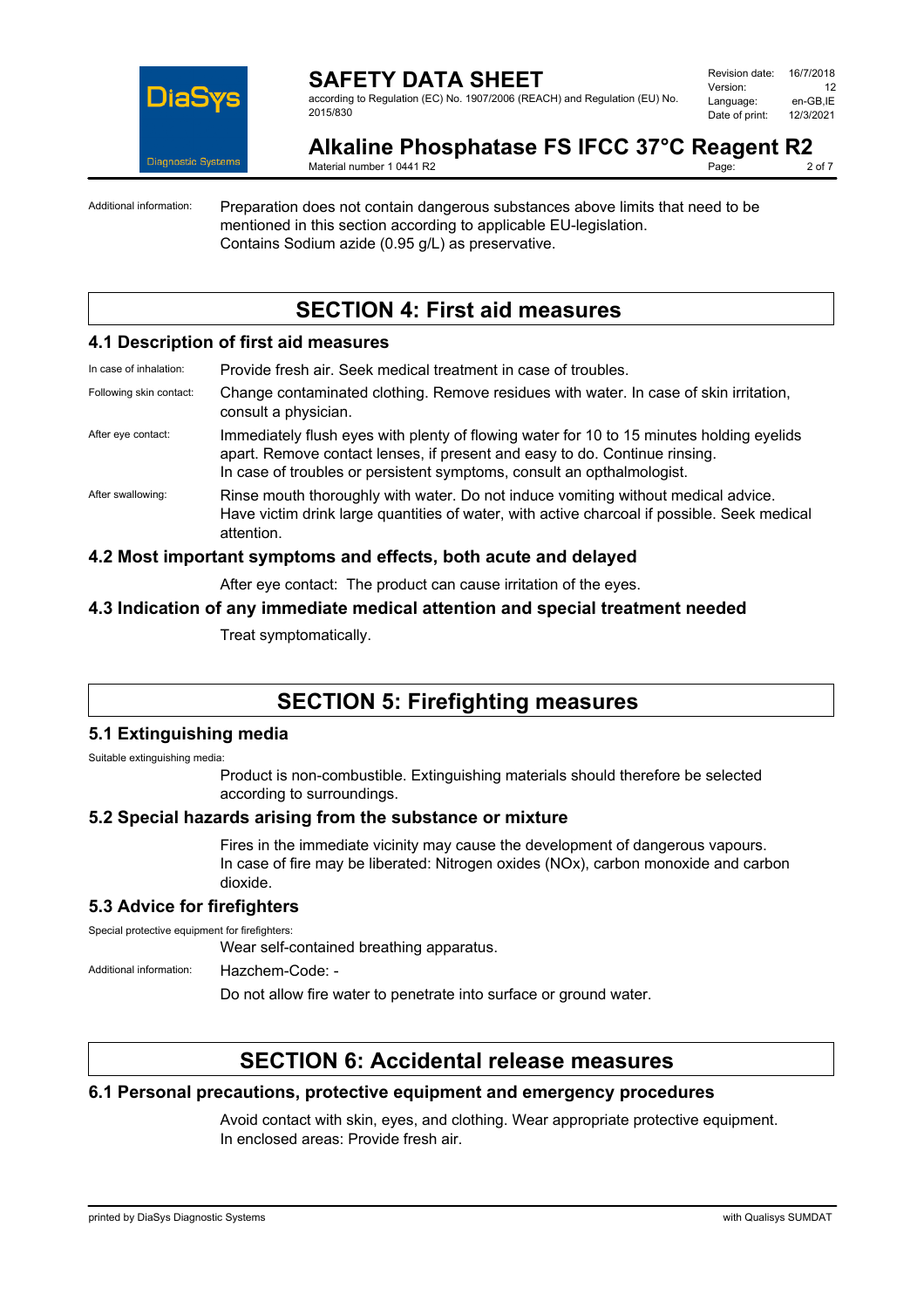

## **SAFETY DATA SHEET**

according to Regulation (EC) No. 1907/2006 (REACH) and Regulation (EU) No. 2015/830

| Revision date: | 16/7/2018 |
|----------------|-----------|
| Version:       | 12        |
| Language:      | en-GB.IE  |
| Date of print: | 12/3/2021 |

#### **Alkaline Phosphatase FS IFCC 37°C Reagent R2**<br>Material number 10441 R2 Page:

Material number 1 0441 R2

## **6.2 Environmental precautions**

Do not allow to penetrate into soil, waterbodies or drains.

#### **6.3 Methods and material for containment and cleaning up**

Soak up with absorbent materials such as sand, siliceus earth, acid- or universal binder. Store in special closed containers and dispose of according to ordinance. Wash spill area with plenty of water.

#### **6.4 Reference to other sections**

Refer additionally to section 8 and 13.

# **SECTION 7: Handling and storage**

## **7.1 Precautions for safe handling**

Advices on safe handling: Provide adequate ventilation, and local exhaust as needed. Avoid contact with skin and eyes. Keep all containers, equipment and working place clean. Do not breathe vapours. Wear appropriate protective equipment. Wash hands before breaks and after work. Do not eat, drink or smoke when using this product.

## **7.2 Conditions for safe storage, including any incompatibilities**

#### Requirements for storerooms and containers:

Keep containers tightly closed and at a temperature between 2 °C and 8 °C. Protect from light. Do not freeze. Keep sterile.

Hints on joint storage: Do not store together with: Acids, alkalis.

## **7.3 Specific end use(s)**

No information available.

# **SECTION 8: Exposure controls/personal protection**

## **8.1 Control parameters**

Additional information: Contains no substances with occupational exposure limit values.

## **8.2 Exposure controls**

Provide good ventilation and/or an exhaust system in the work area.

## **Personal protection equipment**

#### **Occupational exposure controls**

| Respiratory protection:                  | If vapours form, use respiratory protection.<br>Use combination filter type A/P according to EN 14387.                                                                                               |
|------------------------------------------|------------------------------------------------------------------------------------------------------------------------------------------------------------------------------------------------------|
| Hand protection:                         | Protective gloves according to EN 374.<br>Glove material: Nitrile rubber - Breakthrough time: >480 min.<br>Observe glove manufacturer's instructions concerning penetrability and breakthrough time. |
| Eye protection:                          | Tightly sealed goggles according to EN 166.                                                                                                                                                          |
| Body protection:                         | Wear suitable protective clothing.                                                                                                                                                                   |
| General protection and hygiene measures: | Avoid contact with skin eves and clothing. Change contaminated clothing. Do not                                                                                                                      |

l clothing. Change breathe vapours. Wash hands before breaks and after work. Do not eat, drink or smoke when using this product.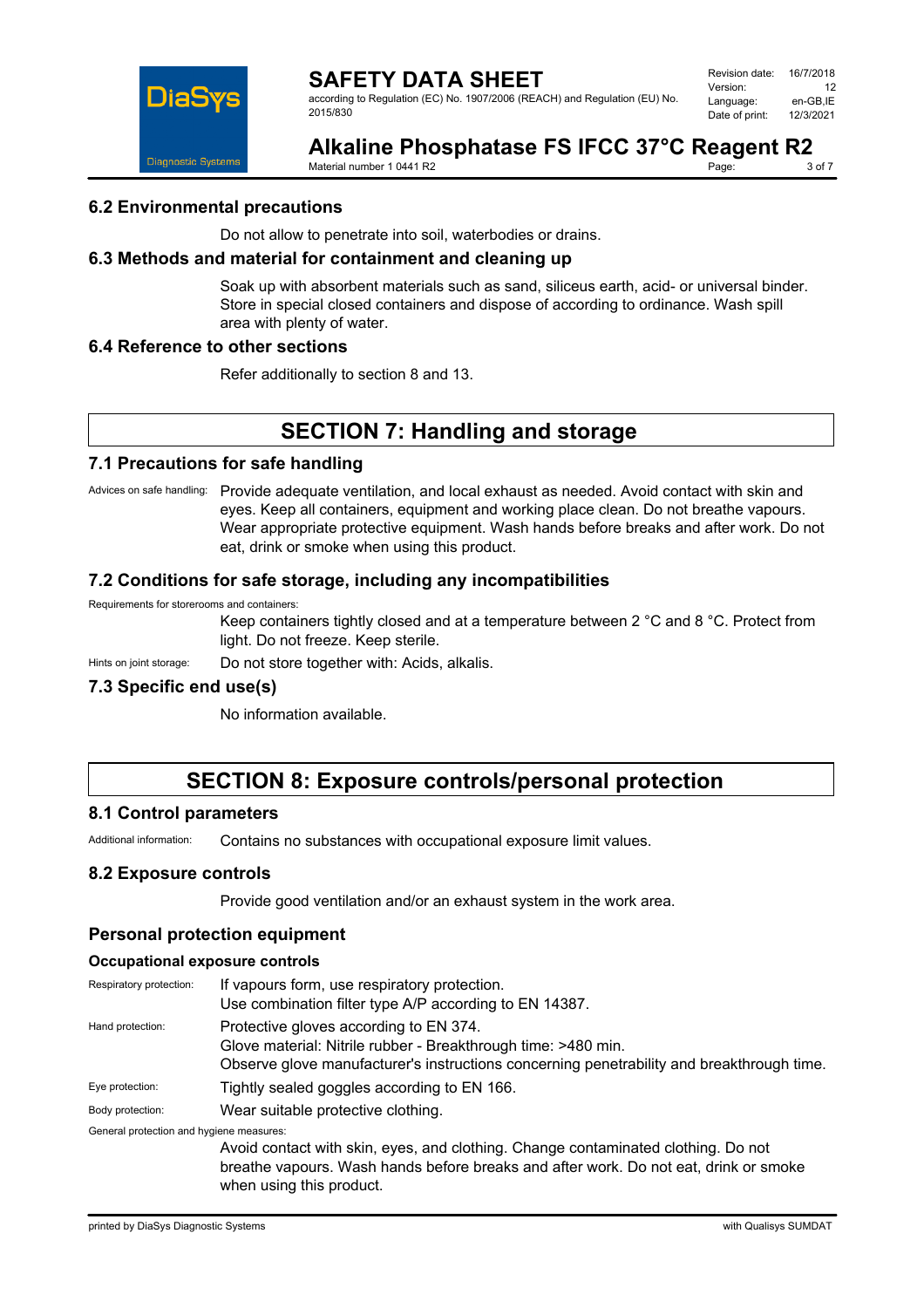

## **SAFETY DATA SHEET**

according to Regulation (EC) No. 1907/2006 (REACH) and Regulation (EU) No. 2015/830

| Revision date: | 16/7/2018 |
|----------------|-----------|
| Version:       | 12        |
| Language:      | en-GB.IE  |
| Date of print: | 12/3/2021 |
|                |           |

Alkaline Phosphatase FS IFCC 37°C Reagent R2<br>Material number 1 0441 R2<br>4 of 7 Page:

Material number 1 0441 R2

# **SECTION 9: Physical and chemical properties**

## **9.1 Information on basic physical and chemical properties**

| Appearance:                              | Physical state at 20 °C and 101.3 kPa: liquid<br>Colour: yellowish, clear |
|------------------------------------------|---------------------------------------------------------------------------|
| Odour:                                   | odourless                                                                 |
| Odour threshold:                         | No data available                                                         |
| pH:                                      | at 25 °C: 9.0                                                             |
| Melting point/freezing point:            | No data available                                                         |
| Initial boiling point and boiling range: | No data available                                                         |
| Flash point/flash point range:           | not combustible                                                           |
| Evaporation rate:                        | No data available                                                         |
| Flammability:                            | No data available                                                         |
| Explosion limits:                        | No data available                                                         |
| Vapour pressure:                         | No data available                                                         |
| Vapour density:                          | No data available                                                         |
| Density:                                 | at 20 °C: 1.014 g/mL                                                      |
| Water solubility:                        | completely miscible                                                       |
| Partition coefficient: n-octanol/water:  | No data available                                                         |
| Auto-ignition temperature:               | No data available                                                         |
| Decomposition temperature:               | No data available                                                         |
| Viscosity, kinematic:                    | No data available                                                         |
| Explosive properties:                    | No data available                                                         |
| Oxidizing characteristics:               | No data available                                                         |
|                                          |                                                                           |

## **9.2 Other information**

Additional information: No data available

# **SECTION 10: Stability and reactivity**

## **10.1 Reactivity**

Refer to 10.3

## **10.2 Chemical stability**

Stable under recommended storage conditions.

## **10.3 Possibility of hazardous reactions**

No hazardous reactions known.

## **10.4 Conditions to avoid**

Protect against heat /sun rays.

## **10.5 Incompatible materials**

Acids, alkalis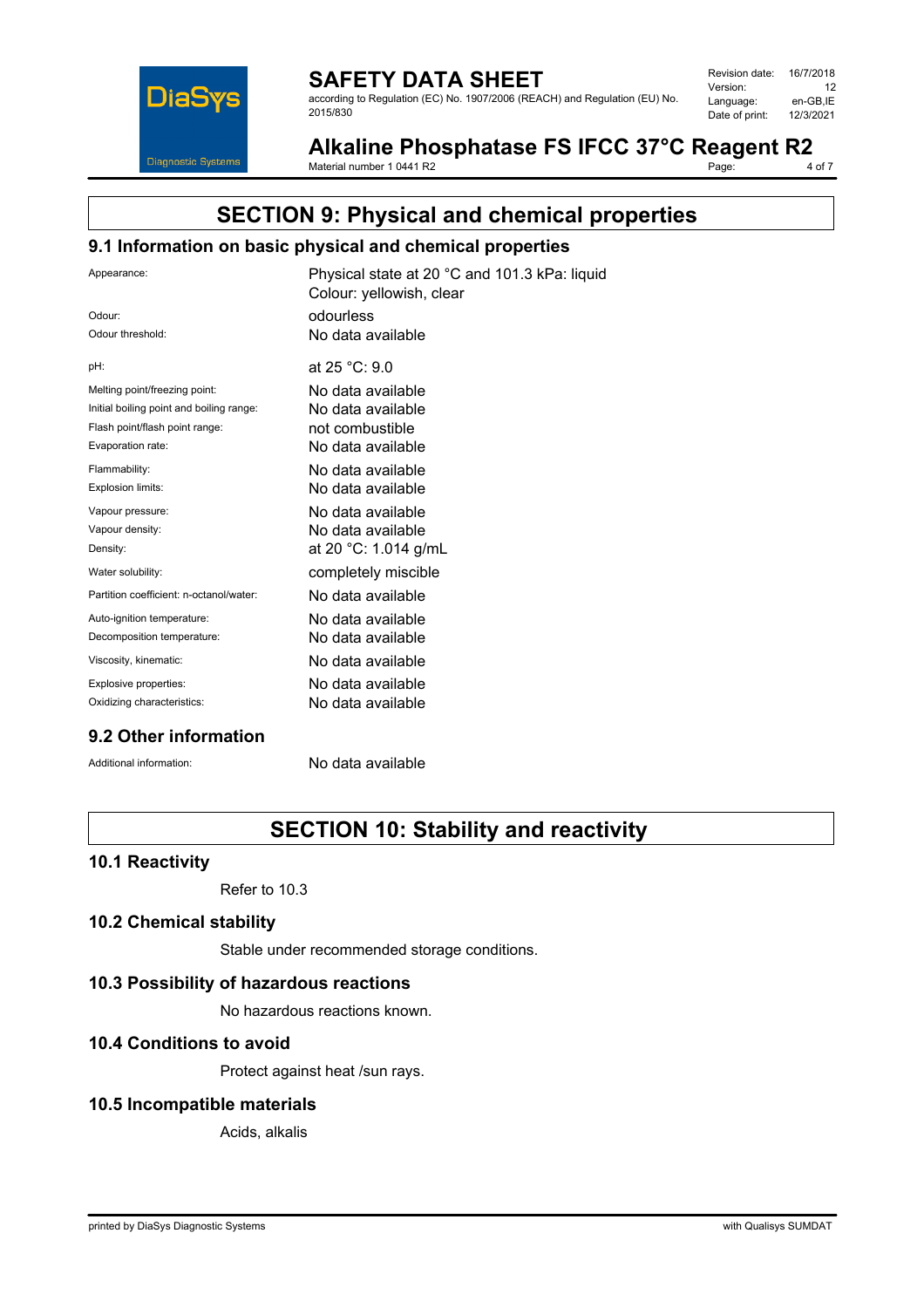

## **SAFETY DATA SHEET**

according to Regulation (EC) No. 1907/2006 (REACH) and Regulation (EU) No. 2015/830

| Revision date: | 16/7/2018 |
|----------------|-----------|
| Version:       | 12        |
| Language:      | en-GB.IE  |
| Date of print: | 12/3/2021 |

#### Alkaline Phosphatase FS IFCC 37°C Reagent R2<br>Material number 1 0441 R2<br>5 of 7 Page:

Material number 1 0441 R2

## **10.6 Hazardous decomposition products**

No hazardous decomposition products when regulations for storage and handling are observed.

Thermal decomposition: No data available

# **SECTION 11: Toxicological information**

## **11.1 Information on toxicological effects**

| Toxicological effects: | Acute toxicity (oral): Lack of data.                                                                                                                                                                                                              |
|------------------------|---------------------------------------------------------------------------------------------------------------------------------------------------------------------------------------------------------------------------------------------------|
|                        | Acute toxicity (dermal): Lack of data.                                                                                                                                                                                                            |
|                        | Acute toxicity (inhalative): Lack of data.                                                                                                                                                                                                        |
|                        | Skin corrosion/irritation: Lack of data.                                                                                                                                                                                                          |
|                        | Serious eye damage/irritation: Lack of data.                                                                                                                                                                                                      |
|                        | Sensitisation to the respiratory tract: Lack of data.                                                                                                                                                                                             |
|                        | Skin sensitisation: Lack of data.                                                                                                                                                                                                                 |
|                        | Germ cell mutagenicity/Genotoxicity: Lack of data.                                                                                                                                                                                                |
|                        | Carcinogenicity: Lack of data.                                                                                                                                                                                                                    |
|                        | Reproductive toxicity: Lack of data.                                                                                                                                                                                                              |
|                        | Effects on or via lactation: Lack of data.                                                                                                                                                                                                        |
|                        | Specific target organ toxicity (single exposure): Lack of data.                                                                                                                                                                                   |
|                        | Specific target organ toxicity (repeated exposure): Lack of data.                                                                                                                                                                                 |
|                        | Aspiration hazard: Lack of data.                                                                                                                                                                                                                  |
| Other information:     | Contains Sodium azide (0.95 g/L):<br>After resorption of toxic quantities: headache, dizziness, nausea, cough, vomiting,<br>spasms, breathing paralysis, CNS disorders, low blood pressure, cardiovascular failure,<br>unconsciousness, collapse. |
| <b>Symptoms</b>        |                                                                                                                                                                                                                                                   |

After eye contact: The product can cause irritation of the eyes.

# **SECTION 12: Ecological information**

## **12.1 Toxicity**

Further details: No data available

## **12.2 Persistence and degradability**

Further details: No data available

## **12.3 Bioaccumulative potential**

Partition coefficient: n-octanol/water:

No data available

## **12.4 Mobility in soil**

No data available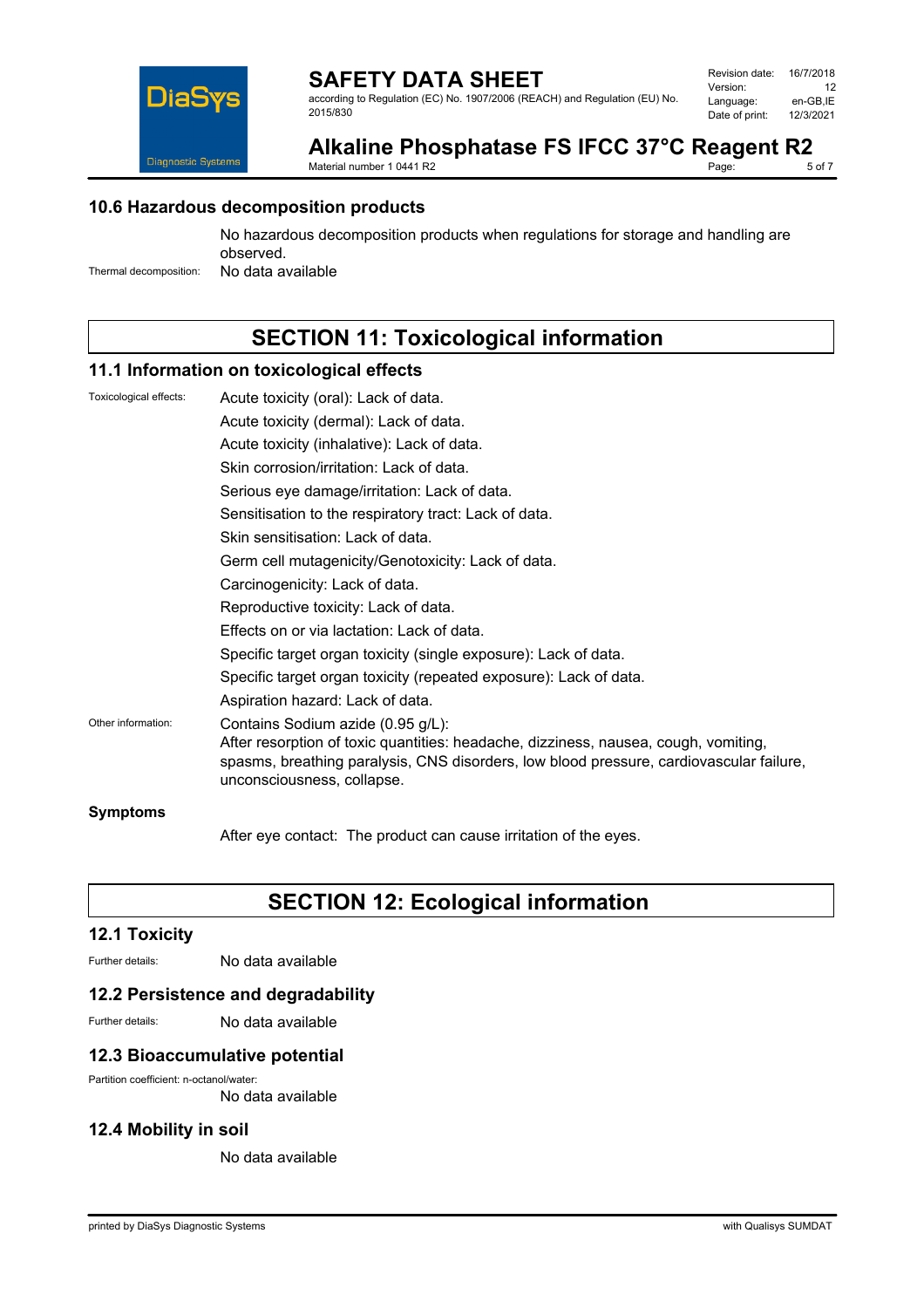

#### **SAFETY DATA SHEET** according to Regulation (EC) No. 1907/2006 (REACH) and Regulation (EU) No. 2015/830

| Revision date: | 16/7/2018 |
|----------------|-----------|
| Version:       | 12        |
| Language:      | en-GB.IE  |
| Date of print: | 12/3/2021 |

## Alkaline Phosphatase FS IFCC 37°C Reagent R2<br>Material number 1 0441 R2<br>6 of 7 Page:

Material number 1 0441 R2

## **12.5 Results of PBT and vPvB assessment**

No data available

## **12.6 Other adverse effects**

General information: Do not allow to enter into ground-water, surface water or drains.

# **SECTION 13: Disposal considerations**

## **13.1 Waste treatment methods**

#### **Product**

| Waste key number: | 16 05 $06*$ = Laboratory chemicals, consisting of or containing hazardous substances,<br>including mixtures of laboratory chemicals.<br>* = Evidence for disposal must be provided. |  |
|-------------------|-------------------------------------------------------------------------------------------------------------------------------------------------------------------------------------|--|
| Recommendation:   | Special waste. Dispose of waste according to applicable legislation.                                                                                                                |  |
| Package           |                                                                                                                                                                                     |  |
| Waste key number: | 15 01 02 = Plastic packaging                                                                                                                                                        |  |
| Recommendation:   | Dispose of waste according to applicable legislation.<br>Non-contaminated packages may be recycled.                                                                                 |  |

# **SECTION 14: Transport information**

## **14.1 UN number**

ADR/RID, IMDG, IATA-DGR:

not applicable

## **14.2 UN proper shipping name**

ADR/RID, IMDG, IATA-DGR:

Not restricted

## **14.3 Transport hazard class(es)**

ADR/RID, IMDG, IATA-DGR:

not applicable

## **14.4 Packing group**

ADR/RID, IMDG, IATA-DGR:

not applicable

## **14.5 Environmental hazards**

Marine pollutant: no

## **14.6 Special precautions for user**

No dangerous good in sense of these transport regulations.

## **14.7 Transport in bulk according to Annex II of Marpol and the IBC Code**

No data available